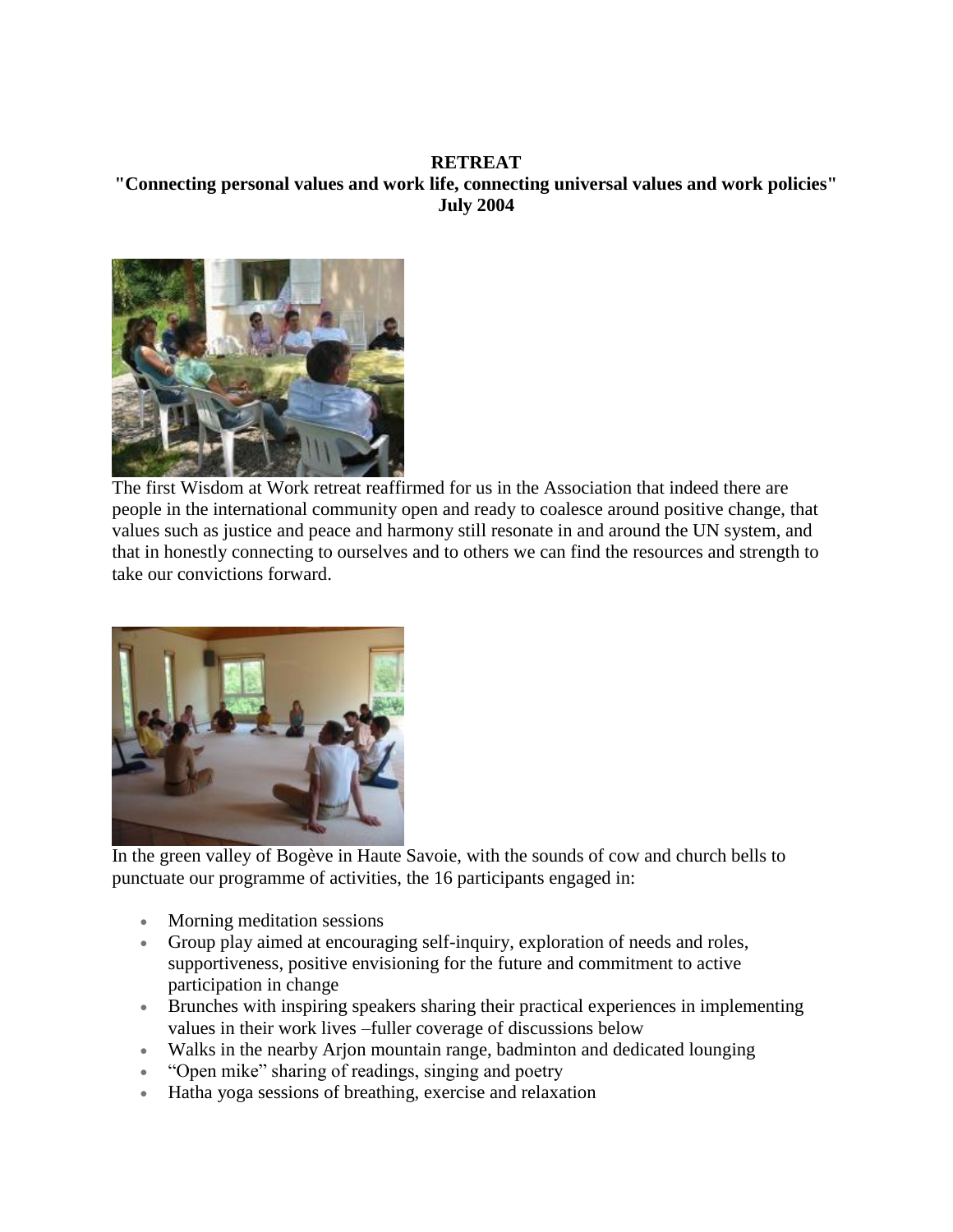

24 July Brunch : "Connecting personal values and work life"

Speaker Pierre Chometon, business man in the computer technology industry, expressed his belief that living in accordance with one's values was a source of happiness. He said that in his experience actively and openly promoting values attracted like-minded people while repelling others, and served to motivate others, making for a sense of unity with others at a higher level than the material level. He asserted that the world was now at the point where people needed to choose their beliefs and express them openly. This practice also allowed for others to challenge you on your beliefs so that you could learn and grow. He also proposed that it was possible to gain financial success while promoting values because values-based efforts fulfill a deep need in clients and others, while efforts seeking primarily financial gain only provide superficial satisfaction of needs.

Stephane Rubin, businessman and lecturer on business ethics, emphasized that in the private sector the need was not to reclaim values as in the UN but to introduce them. He noted that experiencing the discrepancy between personal values and professional life could be the cause of significant suffering and it is natural to seek to reduce suffering. He suggested that in adopting a spiritual approach and identifying more with one's spiritual nature it was possible to detach from a negative professional environment. Additionally, in his experience, in negative environments people with integrity stand out even more and attract positive people and experiences, such as clients approaching him on donating freight space to charities.

Discussion highlights:

- It was proposed that the chances for success of values-based efforts depended on a number of factors, including in particular the general level of awareness of people in society, and the ability or willingness of individuals and leaders in society to "walk the talk"
- The UN does not operate on the same criteria of success as private business and in principle should not be driven by material considerations, however it was becoming increasingly donor driven
- It was stressed that while "living from the inside out" was important for spiritual growth, the value of human agency should also be underscored in order to bring about change in the world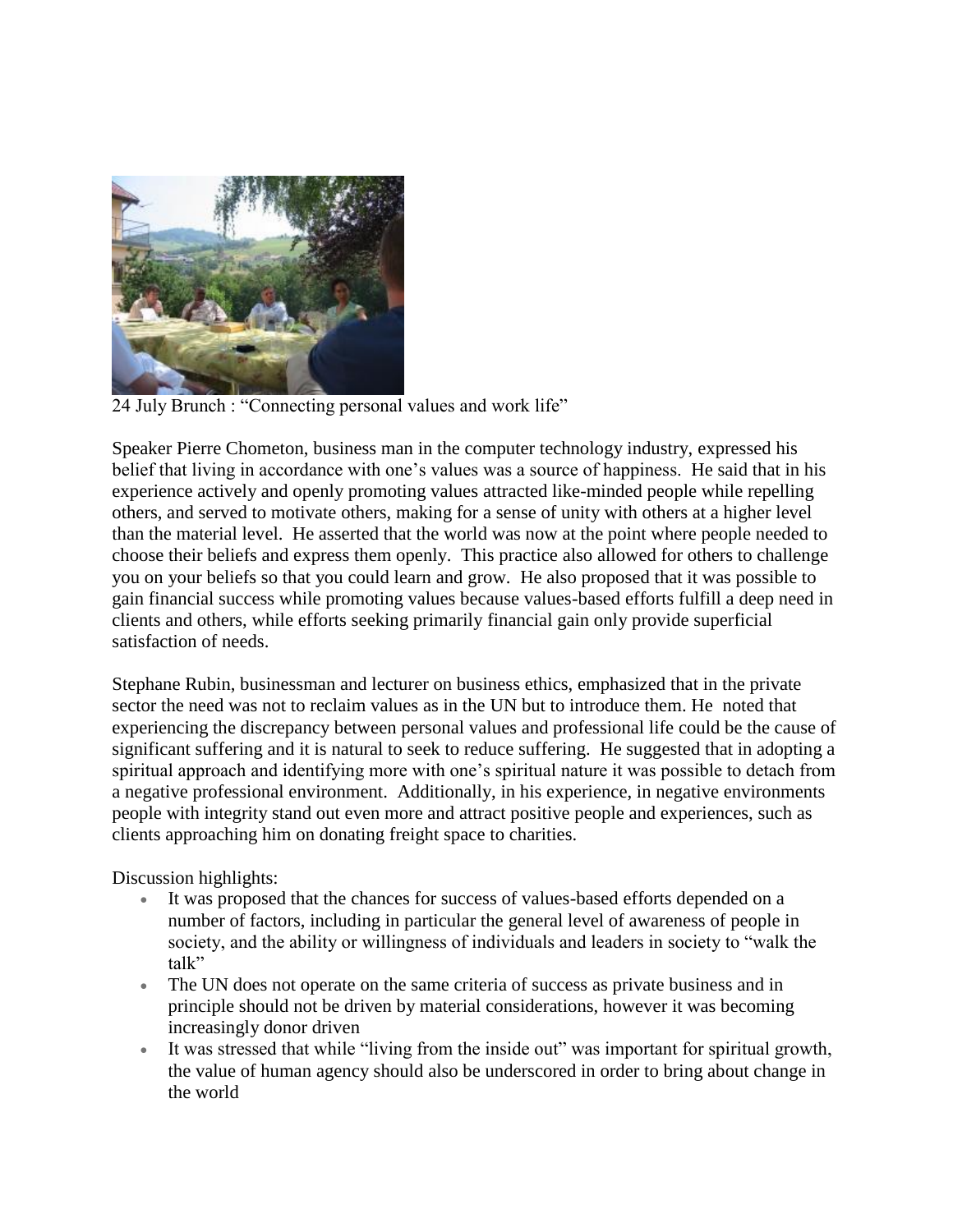

25 July Brunch: "Connecting universal values and work policies"

Hans von Sponeck, former UN Assistant Secretary-General stated that the UN was his life but that he has been critical of it, asserting that leaders needed to understand that the public could not indefinitely tolerate an organization that was not alert to its basic mandate. He stated that he derived wisdom and values from the UN Charter and UN Declaration of Human Rights, and drew particular attention to Articles 100 and 101 which underlined the importance of efficiency, competence, integrity and independence of secretariat staff. The first two of these qualities were however contextual and difficult to apply since the western approach still predominated in the UN. Geographical distribution was also an important issue, and may warrant "affirmative action" in some instances. The UN should also be seen as a vocation and not just a "9 to 5" occupation.

Mr. von Sponeck proposed that the key values of an international civil servant were tolerance, freedom, justice, including socio-economic justice, and peaceful co-existence within and between nations. The most desirable personal characteristics were curiousity, honesty, compassion, flexibility, self-confidence, courage, mindfulness, tactfulness, humility, discipline, tolerance, optimism, sense of humour.

Discussion highlights:

- Compassion in professional life should not be confused with emotionalism, which could adversely impact on work efficiency
- The current prevalence of short-term contracts in the UN system did not make for an environment conducive to staff commitment or support of idealism. The issue was essentially political as some Member States did not wish to see a strong independent UN. The situation was exploitative of young staff members and did not make for longterm viability of the organization.
- In demonstrating courage, there are avenues to be explored before feeling compelled to leave, and the key trigger may lie in political elements of the situation.
- Values-based training should be developed, notably through the UN Staff College
- The larger question of UN independence hinged on the issue of reform, in particular of the Security Council. Reform could also be seen more broadly, to include participation by NGOs and the establishment of an advisory body of experts